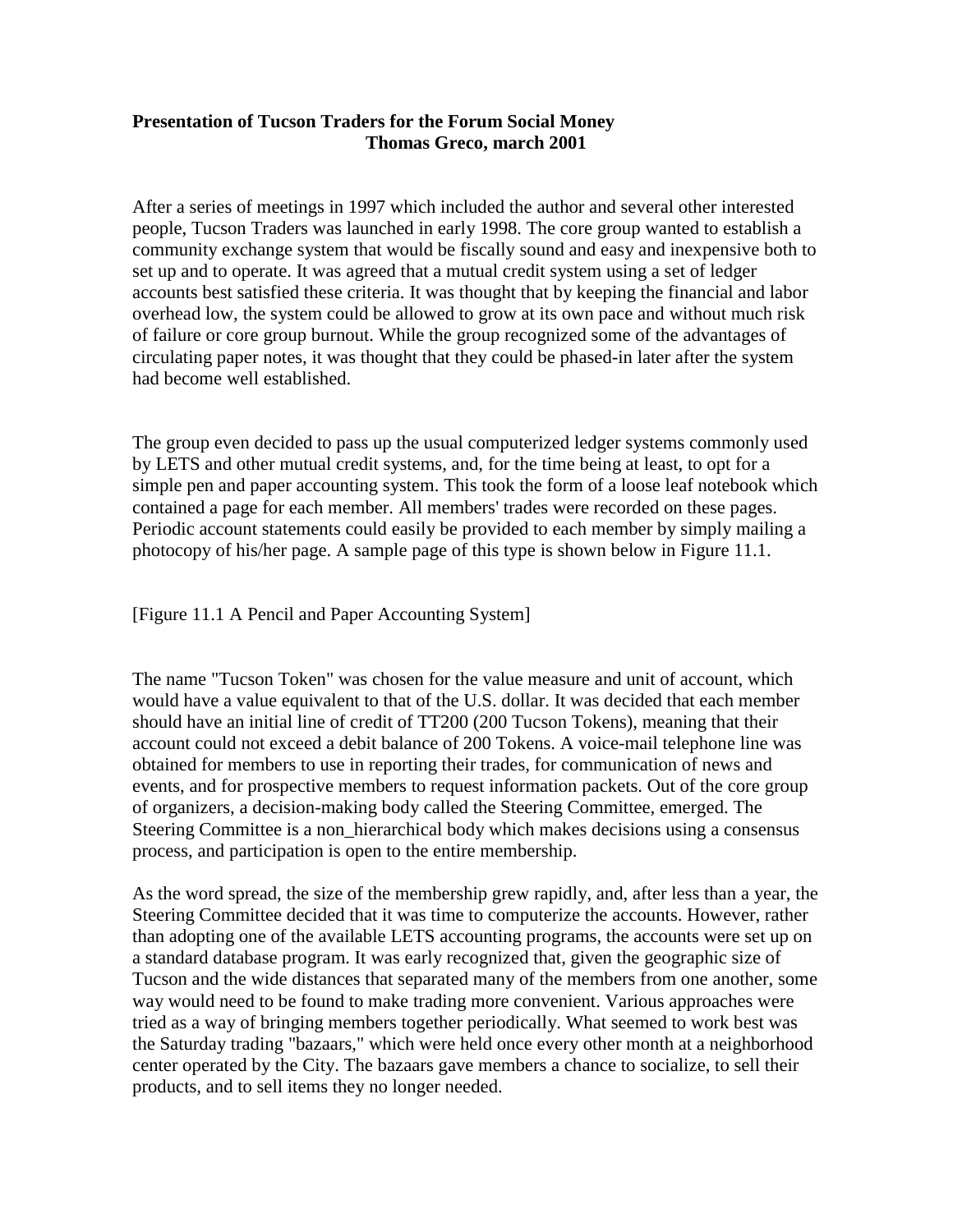As time went on, however, attendance at these events dropped off. Some members objected to selling their quality hand-crafted items in a "flea market" atmosphere. Also, there seemed to be a number of problems with the venue. First, was the "sterile" atmosphere at the center which had fluorescent lights, white walls, and unaesthetic decor. Another was the location which some people thought was out-of-the-way and inconvenient. Unloading and loading things which members brought to sell was also less than convenient. Besides that, the rules imposed by neighborhood center would not permit any exchange of official cash to be part of the transactions. Venues that do not impose such limitations are being sought. A more ideal place would be one where vehicles can get close to the activity space, and where traders have a choice of setting up their display tables either indoors or outdoors. There has also been some discussion about possibly shifting from trading bazaars, which have been limited to members only, to "community flea markets," which would be open to all. Some people believe that a more open event will increase the quantity and assortment of goods and services offered for sale, which will attract a greater number of people, and provide an opportunity to recruit new members.

Toward the end of 1999, the Steering Committee began a serious review of the system structures and procedures. This arose from the fact that there were some problems which were making administration of the system burdensome, and also from a desire to broaden the base of the membership. First of all, it was agreed that it was important to recruit more businesses to participate in community exchange process, but most of the businesses which were approached were not interested in joining a ledger system because of the extra labor overhead that would entail. Secondly, it was felt that some members were mis-perceiving the role of the Steering Committee and were making inappropriate demands on them. Specifically, some members who were less than satisfied with some of their trades thought it appropriate to bring their complaints to the system accountant or others in the volunteer core. The system administrators' felt that their job was to record trades and update members' accounts, and that mediating disputes between traders was a burden they could not bear.

Another problem which developed was the fact that there were two or three members who had exceeded their allowable debit limit of 200 Tokens. In one case, in fact, the limit had been exceeded by about 500 Tokens. This situation was thought to be detrimental to the health of the system. Various ways of dealing with the problem were considered but none was entirely satisfactory. As the computerized accounting system was improved and it became easier to check account balances, the system accountant started refusing to post transactions which would cause the debit limit to be exceeded. This, of course, caused some ill feeling on the part of those who had made the sale in good faith and expected their account to be credited.

It soon became clear that it was time to implement the use of paper currency. This would, at one stroke, solve a number of problems and offer a number of advantages for trading and system expansion. It would reduce the workload considerably by eliminating the need to record every trade and reducing the frequency of sending out account statements. Further,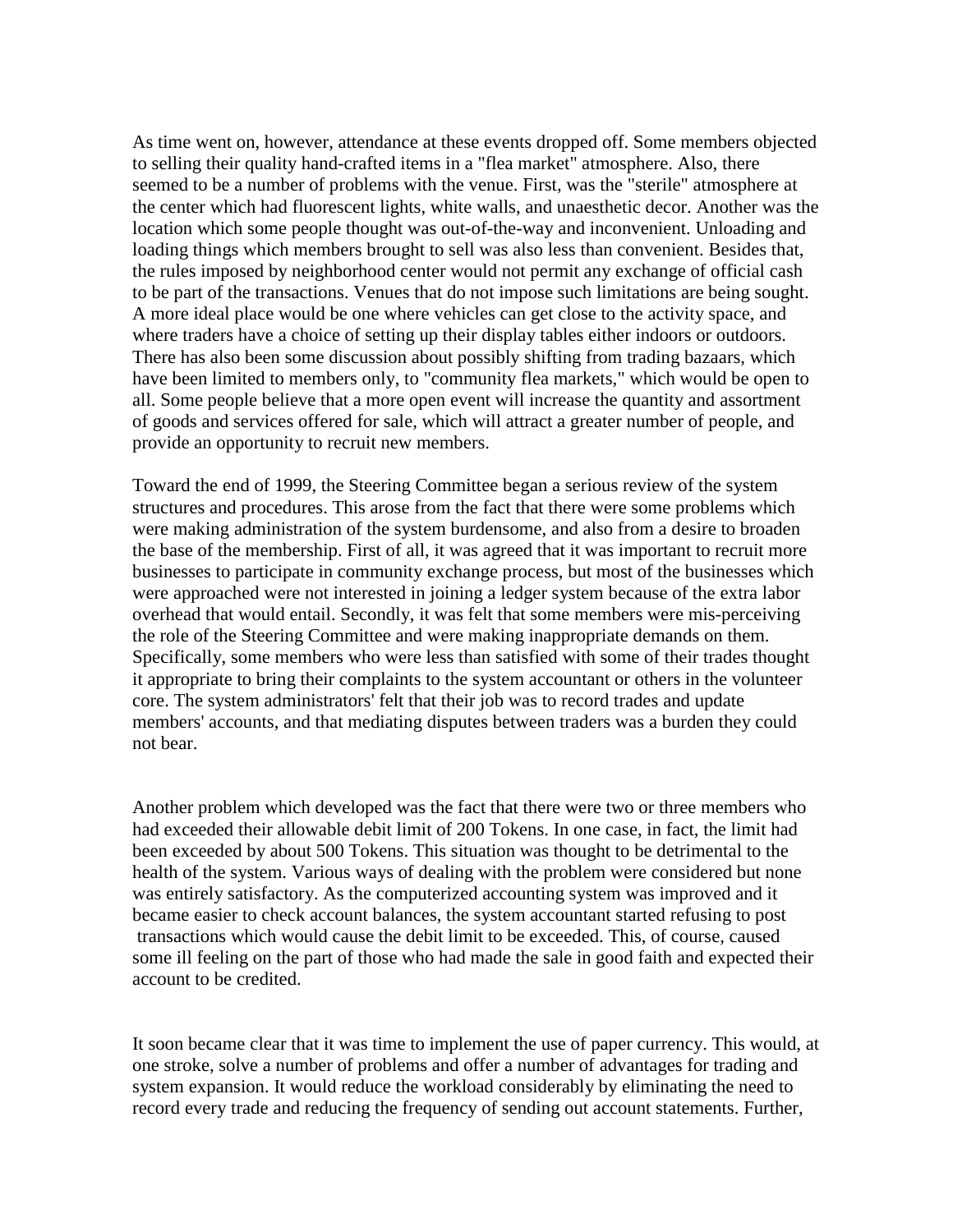although it would not remedy the existing cases of excessive debit balances, it would prevent over-spending in the future. By going to a "currency only" exchange system, Tucson Traders could easily enforce the debit limit. No more than 200 Tokens would be issued to any member, so that would be the maximum they could spend into circulation, making it impossible to exceed their allowable line of credit. Shortly after making the shift to paper currency, the system accountant reported that, "The greater advantage so far seems to be a change in people's attitude about TT's administrative role - many folks came to u s with their personal disputes about trades. Now that there's nobody to report their trades to, there's less temptation to report their complaints as well."

In March of the year 2000, at its second anniversary celebration, Tucson Traders made the shift to circulating paper currency notes. One Token, five Token, and twenty Token notes, each designed by a different artist, were printed by a local printer who also happened to be a member of the Steering Committee. Figures 11.2 and 11.3 show the two sides of the twenty Token note. The celebration was held at a popular cafÉ/restaurant which had just become a member and agreed to accept 25% payment in Tokens. For this special e vent, the cafÉ offered selected menu items for either 50% or 100% Tokens.

[Figure 11.1 TT Twenty Token Note - Front Side]

[Figure 11.2 TT Twenty Token Note - Front Side]

Any Tucson Token notes issued to a member would be debited to his/her account. Since almost every member already had an account balance, a way had to be found to make the transition smoothly and equitably. It was decided to retain the existing debit limit of TT200 and allow members to draw Token notes up to that amount. For those who already had a debit balance, the amount of Token notes that could be drawn was reduced by the amount of their current debit balance. Thus, a member who had an existing debit balance of 60 Tokens would be allowed to draw notes amounting to only 140 Tokens. Likewise, those members with a credit balance would be allowed to draw more than 200 Tokens in notes. Thus, a member who had an existing credit balance of 100 Tokens would be allowed to draw up to 300 Tokens in notes. It was recommended, however, that members draw out only 50 Tokens to start. It was decided that new members would automatically receive TT50 upon joining and be informed that they could request more, up to the 200 Token limit.

Each member was asked to sign a new agreement acknowledging that their debit balance, which included any Tucson Token notes issued to them, represent an effective "loan" extended to them by the members in general, and that this "loan" must be paid back if and when their membership is terminated. The exact agreement is shown in Figure 11.4, below.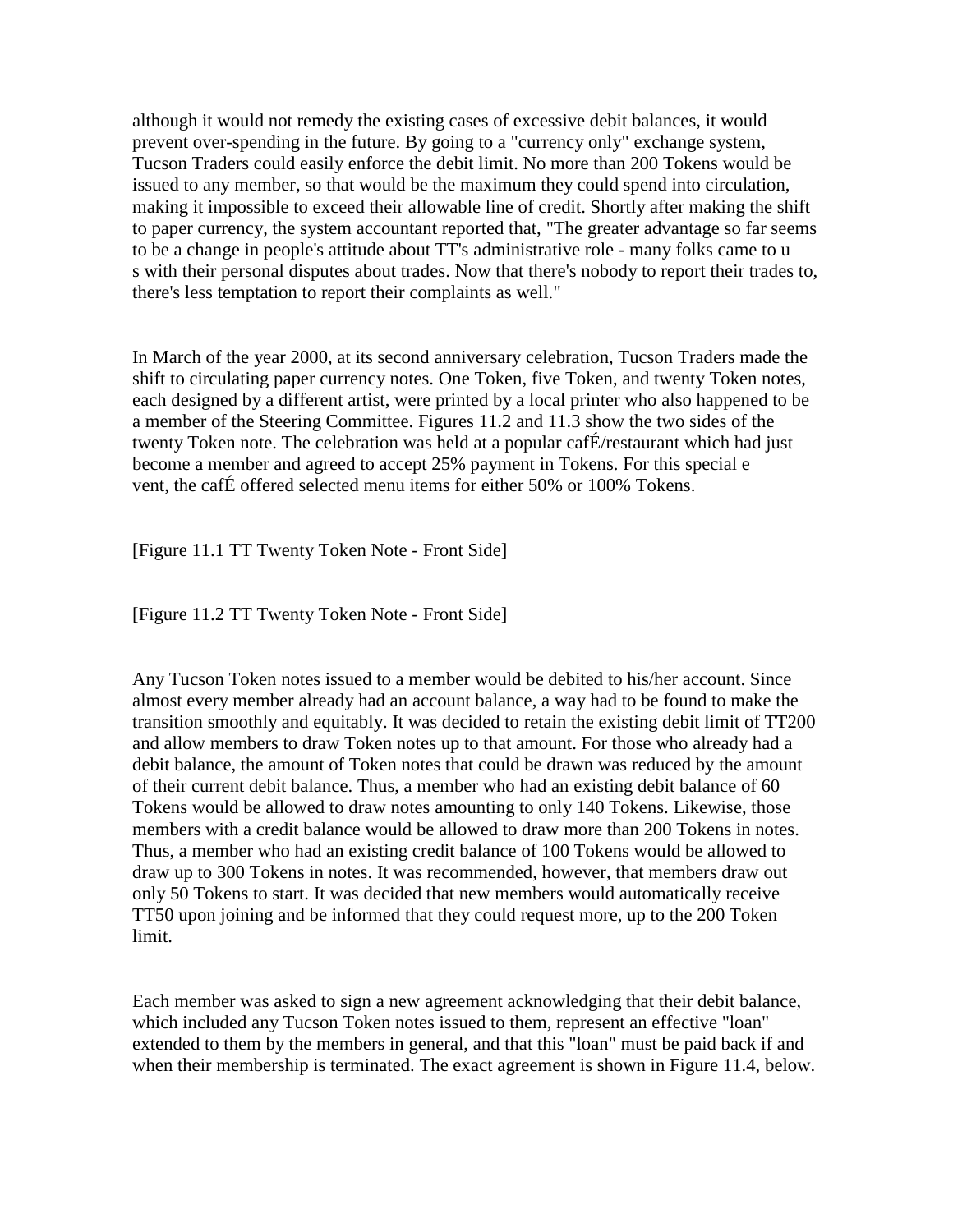## [Figure 11.4 Tucson Traders Membership Agreement]

At the same time, the Steering Committee agreed that it would allow members to submit requests for loans of more than 200 Tokens. These loan requests must be submitted in writing and will be reviewed by the Steering Committee. While the formal criteria for approval are still being developed, consideration is being given to the applicant's past account history and the purpose for which the loan proceeds will be used.

Prior to making these changes, the membership was asked for its consent. Almost everyone seemed to agree that they would be beneficial and the changes were eagerly endorsed. Time will tell how successful these strategies will prove to be, but Tucson Traders will be an interesting case to watch.

## . Tucson Traders

After a series of meetings in 1997 which included the author and several other interested people, Tucson Traders was launched in early 1998. The core group wanted to establish a community exchange system that would be fiscally sound and easy and inexpensive both to set up and to operate. It was agreed that a mutual credit system using a set of ledger accounts best satisfied these criteria. It was thought that by keeping the financial and labor overhead low, the system could be allowed to grow at its own pace and without much risk of failure or core group burnout. While the group recognized some of the advantages of circulating paper notes, it was thought that they could be phased-in later after the system had become well established.

The group even decided to pass up the usual computerized ledger systems commonly used by LETS and other mutual credit systems, and, for the time being at least, to opt for a simple pen and paper accounting system. This took the form of a loose leaf notebook which contained a page for each member. All members' trades were recorded on these pages. Periodic account statements could easily be provided to each member by simply mailing a photocopy of his/her page. A sample page of this type is shown below in Figure 11.1.

## [Figure 11.1 A Pencil and Paper Accounting System]

The name "Tucson Token" was chosen for the value measure and unit of account, which would have a value equivalent to that of the U.S. dollar. It was decided that each member should have an initial line of credit of TT200 (200 Tucson Tokens), meaning that their account could not exceed a debit balance of 200 Tokens. A voice-mail telephone line was obtained for members to use in reporting their trades, for communication of news and events, and for prospective members to request information packets. Out of the core group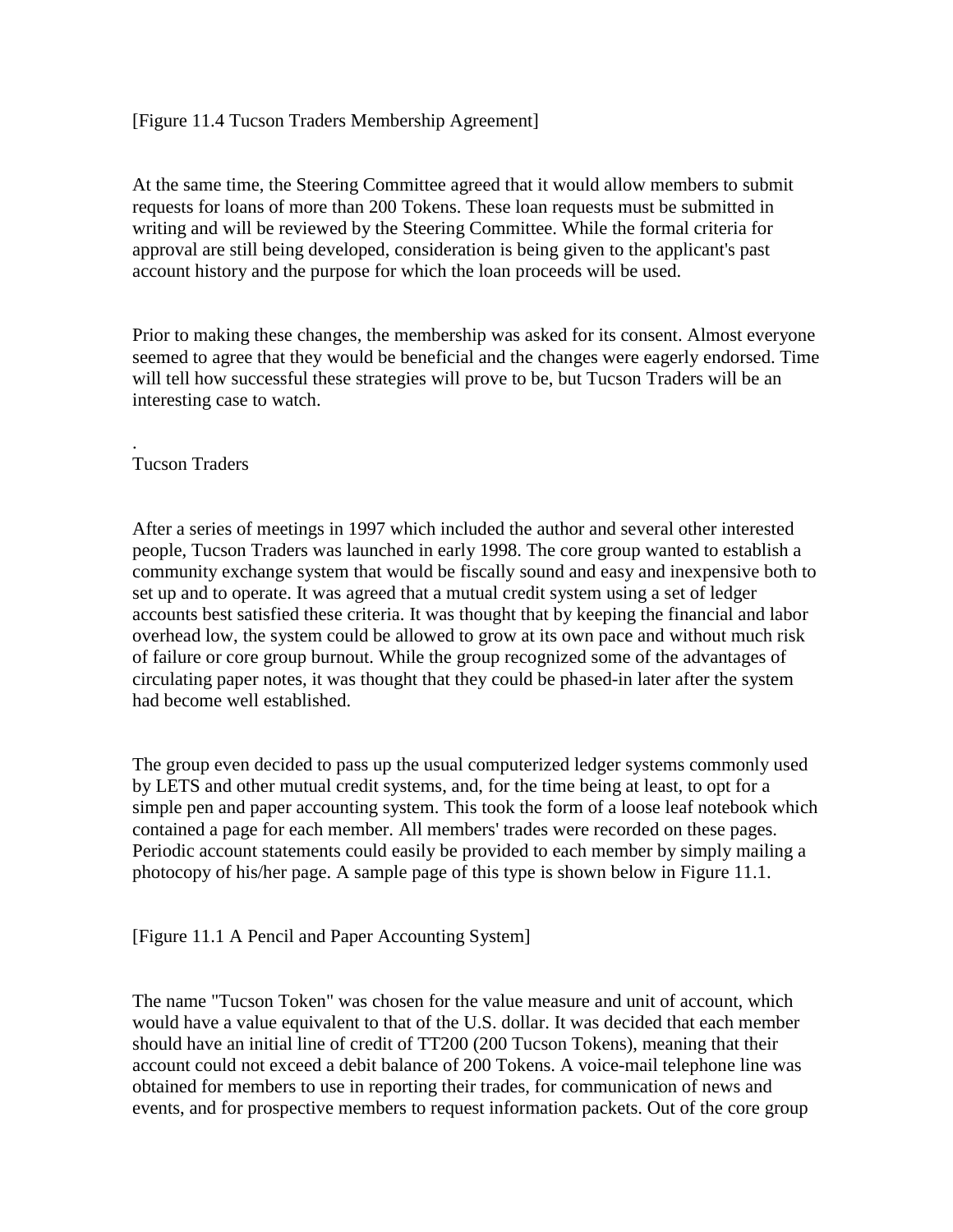of organizers, a decision-making body called the Steering Committee, emerged. The Steering Committee is a non\_hierarchical body which makes decisions using a consensus process, and participation is open to the entire membership.

As the word spread, the size of the membership grew rapidly, and, after less than a year, the Steering Committee decided that it was time to computerize the accounts. However, rather than adopting one of the available LETS accounting programs, the accounts were set up on a standard database program. It was early recognized that, given the geographic size of Tucson and the wide distances that separated many of the members from one another, some way would need to be found to make trading more convenient. Various approaches were tried as a way of bringing members together periodically. What seemed to work best was the Saturday trading "bazaars," which were held once every other month at a neighborhood center operated by the City. The bazaars gave members a chance to socialize, to sell their products, and to sell items they no longer needed.

As time went on, however, attendance at these events dropped off. Some members objected to selling their quality hand-crafted items in a "flea market" atmosphere. Also, there seemed to be a number of problems with the venue. First, was the "sterile" atmosphere at the center which had fluorescent lights, white walls, and unaesthetic decor. Another was the location which some people thought was out-of-the-way and inconvenient. Unloading and loading things which members brought to sell was also less than convenient. Besides that, the rules imposed by neighborhood center would not permit any exchange of official cash to be part of the transactions. Venues that do not impose such limitations are being sought. A more ideal place would be one where vehicles can get close to the activity space, and where traders have a choice of setting up their display tables either indoors or outdoors. There has also been some discussion about possibly shifting from trading bazaars, which have been limited to members only, to "community flea markets," which would be open to all. Some people believe that a more open event will increase the quantity and assortment of goods and services offered for sale, which will attract a greater number of people, and provide an opportunity to recruit new members.

Toward the end of 1999, the Steering Committee began a serious review of the system structures and procedures. This arose from the fact that there were some problems which were making administration of the system burdensome, and also from a desire to broaden the base of the membership. First of all, it was agreed that it was important to recruit more businesses to participate in community exchange process, but most of the businesses which were approached were not interested in joining a ledger system because of the extra labor overhead that would entail. Secondly, it was felt that some members were mis-perceiving the role of the Steering Committee and were making inappropriate demands on them. Specifically, some members who were less than satisfied with some of their trades thought it appropriate to bring their complaints to the system accountant or others in the volunteer core. The system administrators' felt that their job was to record trades and update members' accounts, and that mediating disputes between traders was a burden they could not bear.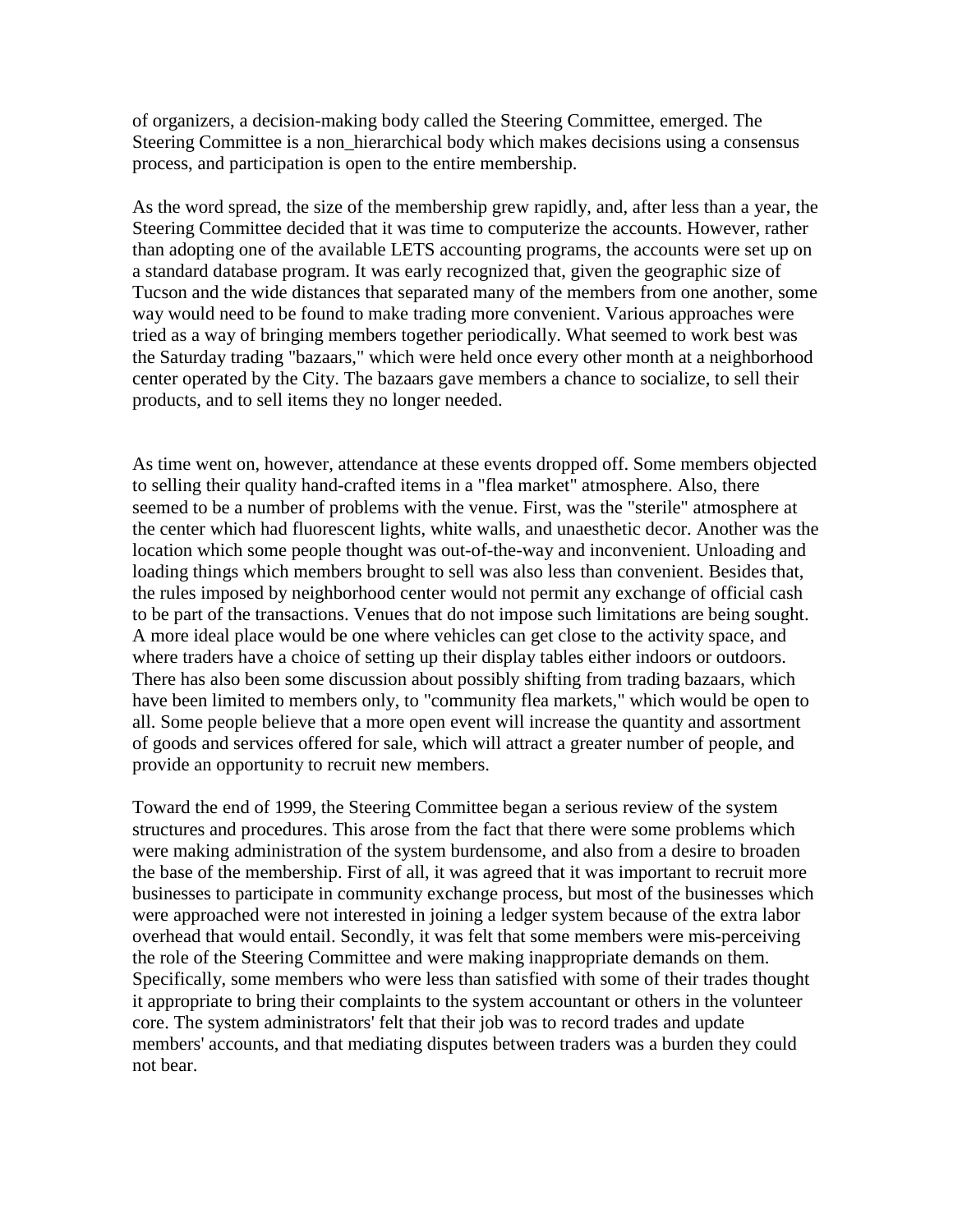Another problem which developed was the fact that there were two or three members who had exceeded their allowable debit limit of 200 Tokens. In one case, in fact, the limit had been exceeded by about 500 Tokens. This situation was thought to be detrimental to the health of the system. Various ways of dealing with the problem were considered but none was entirely satisfactory. As the computerized accounting system was improved and it became easier to check account balances, the system accountant started refusing to post transactions which would cause the debit limit to be exceeded. This, of course, caused some ill feeling on the part of those who had made the sale in good faith and expected their account to be credited.

It soon became clear that it was time to implement the use of paper currency. This would, at one stroke, solve a number of problems and offer a number of advantages for trading and system expansion. It would reduce the workload considerably by eliminating the need to record every trade and reducing the frequency of sending out account statements. Further, although it would not remedy the existing cases of excessive debit balances, it would prevent over-spending in the future. By going to a "currency only" exchange system, Tucson Traders could easily enforce the debit limit. No more than 200 Tokens would be issued to any member, so that would be the maximum they could spend into circulation, making it impossible to exceed their allowable line of credit. Shortly after making the shift to paper currency, the system accountant reported that, "The greater advantage so far seems to be a change in people's attitude about TT's administrative role - many folks came to u s with their personal disputes about trades. Now that there's nobody to report their trades to, there's less temptation to report their complaints as well."

In March of the year 2000, at its second anniversary celebration, Tucson Traders made the shift to circulating paper currency notes. One Token, five Token, and twenty Token notes, each designed by a different artist, were printed by a local printer who also happened to be a member of the Steering Committee. Figures 11.2 and 11.3 show the two sides of the twenty Token note. The celebration was held at a popular cafÉ/restaurant which had just become a member and agreed to accept 25% payment in Tokens. For this special e vent, the cafÉ offered selected menu items for either 50% or 100% Tokens.

[Figure 11.1 TT Twenty Token Note - Front Side]

[Figure 11.2 TT Twenty Token Note - Front Side]

Any Tucson Token notes issued to a member would be debited to his/her account. Since almost every member already had an account balance, a way had to be found to make the transition smoothly and equitably. It was decided to retain the existing debit limit of TT200 and allow members to draw Token notes up to that amount. For those who already had a debit balance, the amount of Token notes that could be drawn was reduced by the amount of their current debit balance. Thus, a member who had an existing debit balance of 60